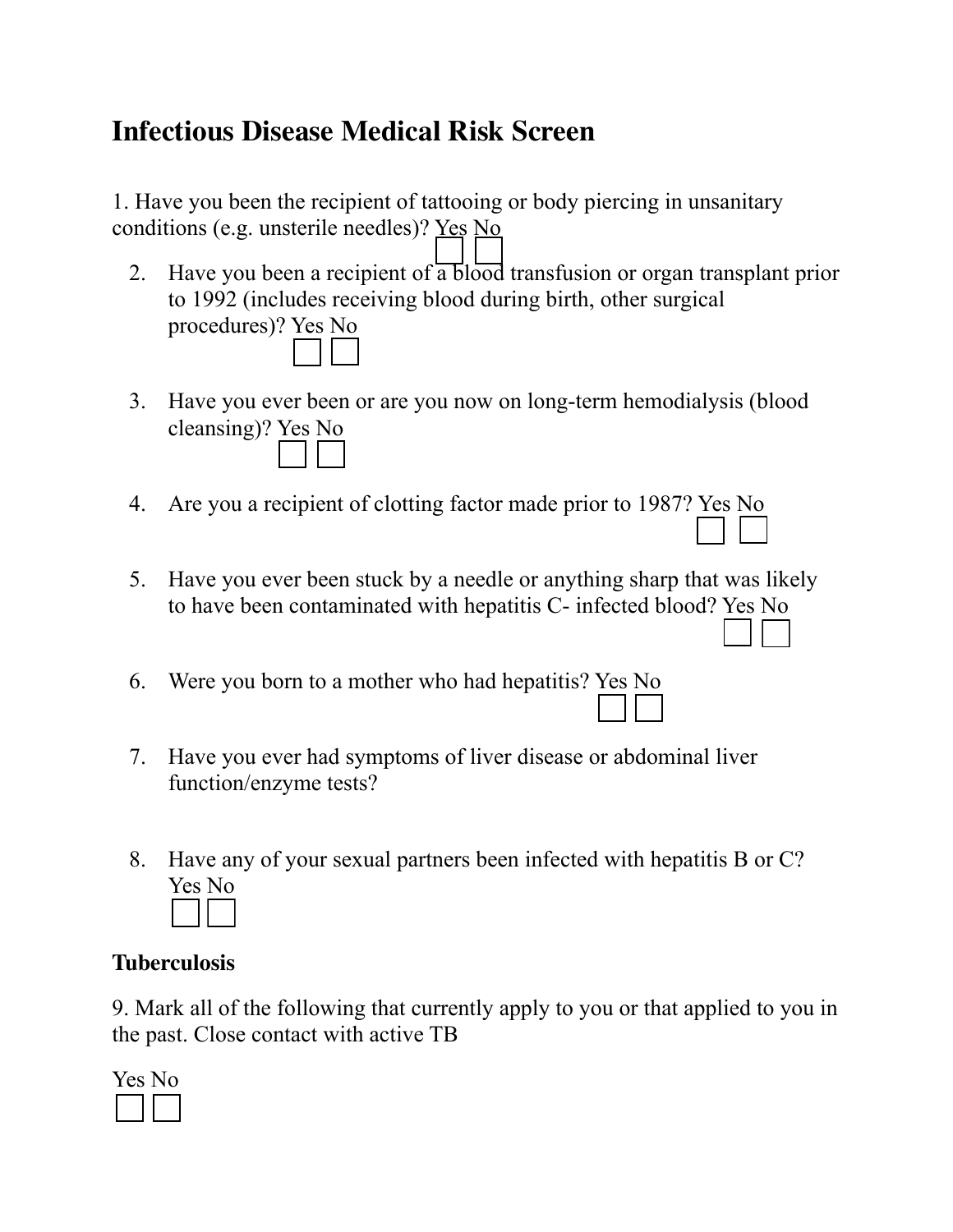Medical condition that increases risk of TB disease (e.g. HIV, other immune disorders, diabetes, silicosis(black lung or coal miner's disease), bleeding/ clotting disorders, specific malignancies, kidney failure,etc.)

Abnormal chest X-ray showing fibrotic lesions Resident or employee of a high-risk group setting (e.g. correctional facilities, nursing homes, mental institutions,

homeless shelters, residential treatment, etc.) Health care worker or volunteer who serves high-risk clients Foreign-born person who has arrived within the last five years from countries that have a high TB incidence or

prevalence (e.g. most countries in Africa, Asia, Latin America, Eastern Europe and Russia)

Person from a medically underserved, low-income population Member of high-risk racial, ethnic, or other minority population with increased prevalence of TB (e.g. Asian & Pacific Islanders, Hispanics, African-Americans, Native Americans, migrant farm workers, homeless persons) History of inadequately treated TB

10. Have you had a cough for more than threeweeks?

11. Have you coughed up blood/colored mucous?

12. Do you have swollen, non-tender lymphnodes?

13. Have you had prolonged loss of appetite or unexplained weight loss of ten pounds or more?

Yes No 14. Have you had recurrent fevers or heavy night sweats for more than three weeks? Yes No Yes No Yes No Yes No

I understand that my responses to this screen are protected under the federal regulations governing Confidentiality of Alcohol and Drug Abuse Patient Records, 42 C.F.R. Part 2, and cannot be disclosed without my written consent unless otherwise provided for regulations. I also understand that HIV I STD and TB related information about me is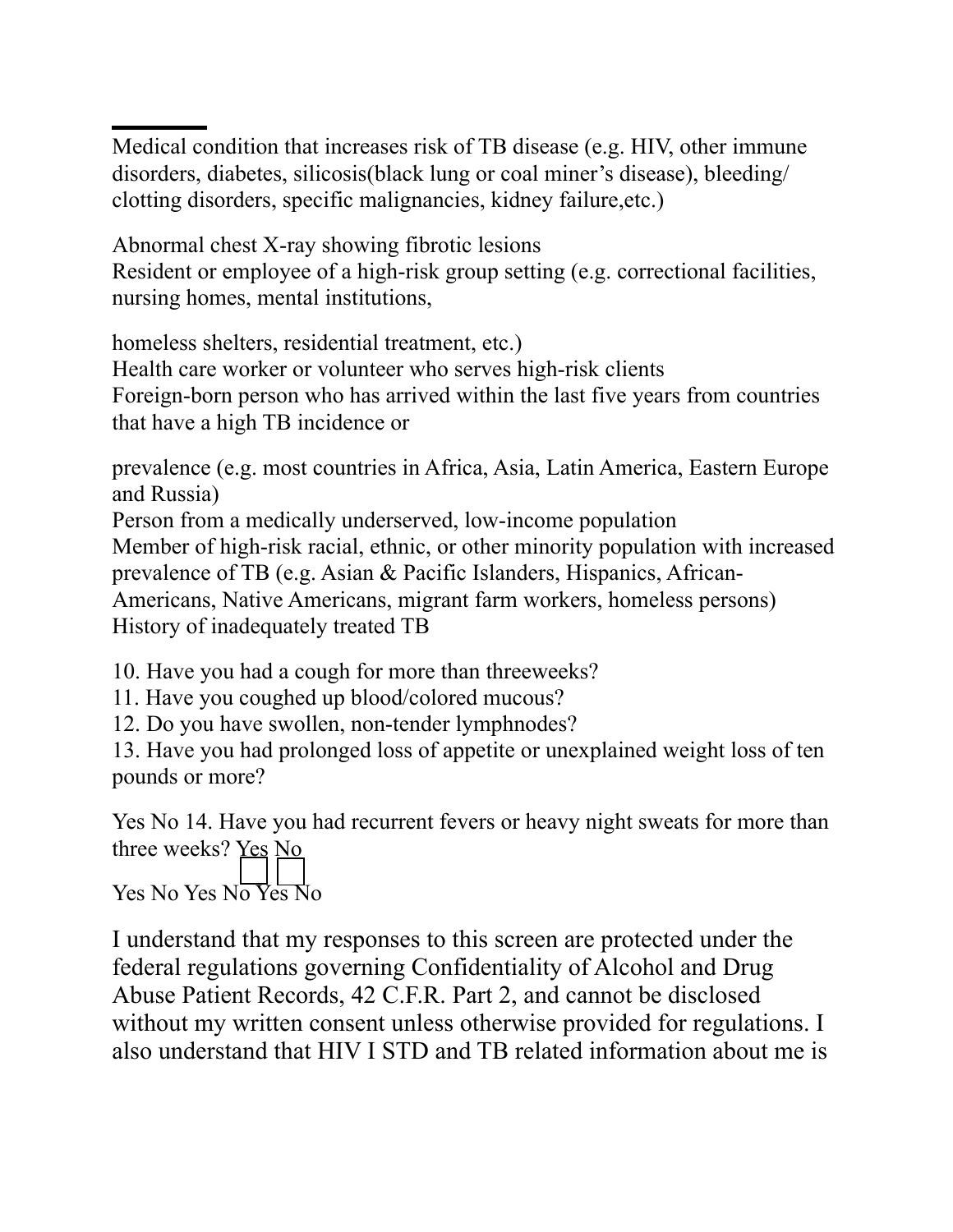protected by state law and cannot be disclosed unless state law authorizes the disclosure.

I have read and understand the above. Signature:

Name: Date:

### **HIV and Hepatitis**

# **Infectious Disease Behavioral Risk Screen**

1. Have you had 2 or more sexual partners in the past 10 years? Yes No

2. Have you had anal sex (penis in anus) with any of your sexual partners during the past 10 years? Yes No

- 3. How often have you used a condom when having anal sex in the past 10 years? Never Sometimes Always Have not had anal sex
- 4. Have you ever had a sexually transmitted disease such as gonorrhea, syphilis, chlamydia, genital warts(HPV),genital herpes, or hepatitis?

Yes No

5. At any time in the past ten years, have you ever given money to anyone to have sex with you?

Yes No

6. Have you ever had sex with someone so that they would give you money or drugs?

Yes No

7. Have you ever injected street drugs, steroids, or vitamins with a needle? Yes No

8. Have any of your sexual partners in the past 10 years ever injected street drugs, steroids, or vitamins with a needle?